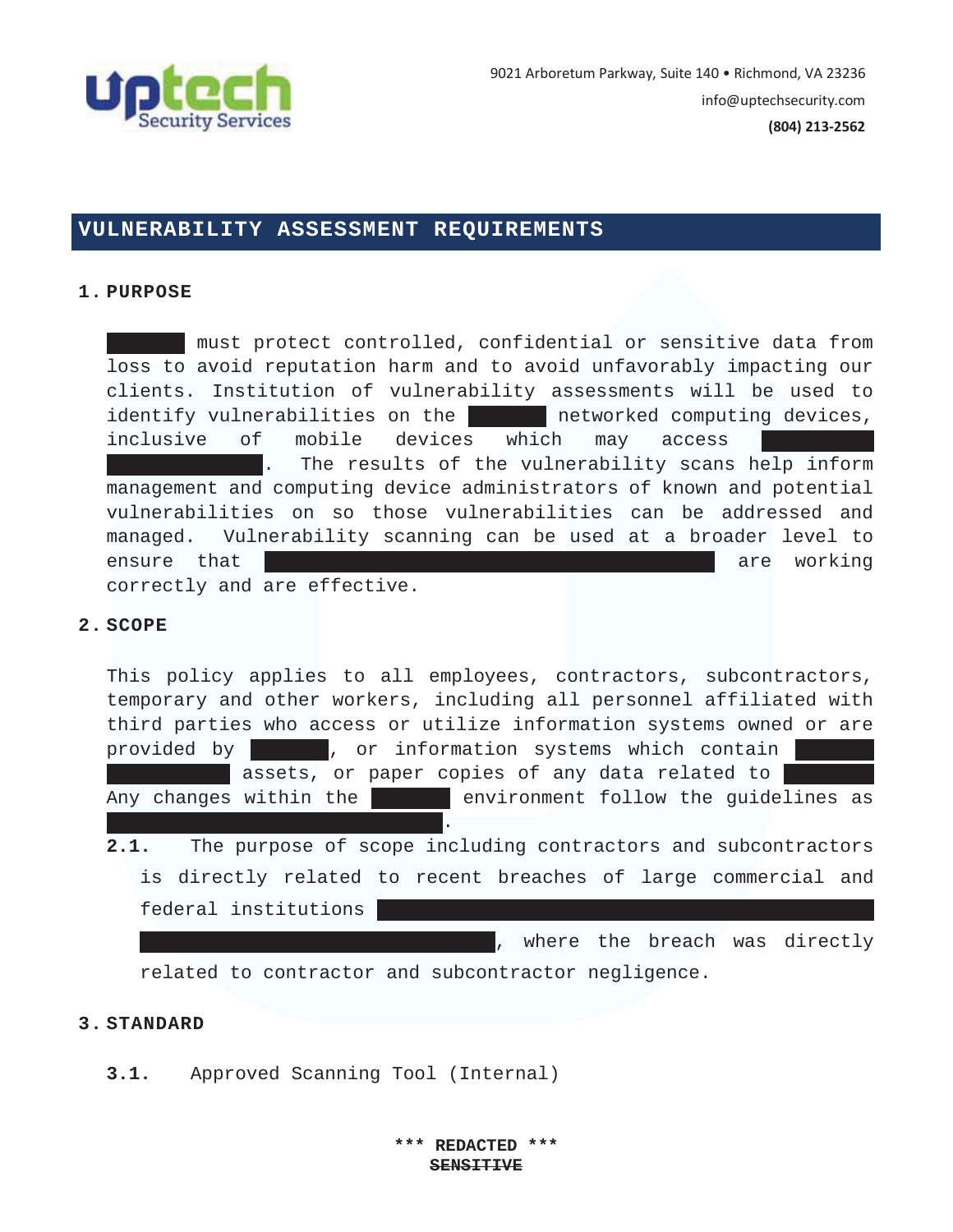

### $(804)$  213-2562

- **3.1.1.** While there are numerous tools that can provide insight into system vulnerabilities, not all scanning tools possess the same set of features. The LendPro Chief Technology Officer, or their assignee is responsible for approving and overseeing organizational use of vetted scanning and assessment tools for internal network usage. Use of any other vulnerability scanner must be justified
- **3.1.2.** No third-party shall have access to confidential or protected information within the explicit, written approval from the
	- **3.1.2.1.** Third-Parties with access to said data must agree to abide by the terms set forth in this document as to vulnerability scanning and mitigation.
- **3.1.3.** Any approved scanning tool must be capable of scanning information systems from a central location and be able to provide remediation suggestions. It must also be able to associate a severity value based on Common Vulnerability Exploits as defined by the National Institute of Standards and Technology National Vulnerability Database to each vulnerability discovered based on the relative impact of the vulnerability to the affected unit.

**3.1.3.1.** The tool chosen for approved scanning is

### **3.2.** Periodic Vulnerability Scanning

Technology Officer. The Contract of the Contract of the Contract of the Contract of the Contract of the Contract of

and Chief Executive Officer. The Chief Executive Officer.

**3.2.1. Lend Pro will conduct periodic vulnerability scanning on** all networked devices, with the minimum of quarterly scans using the predefined approved scanning tool.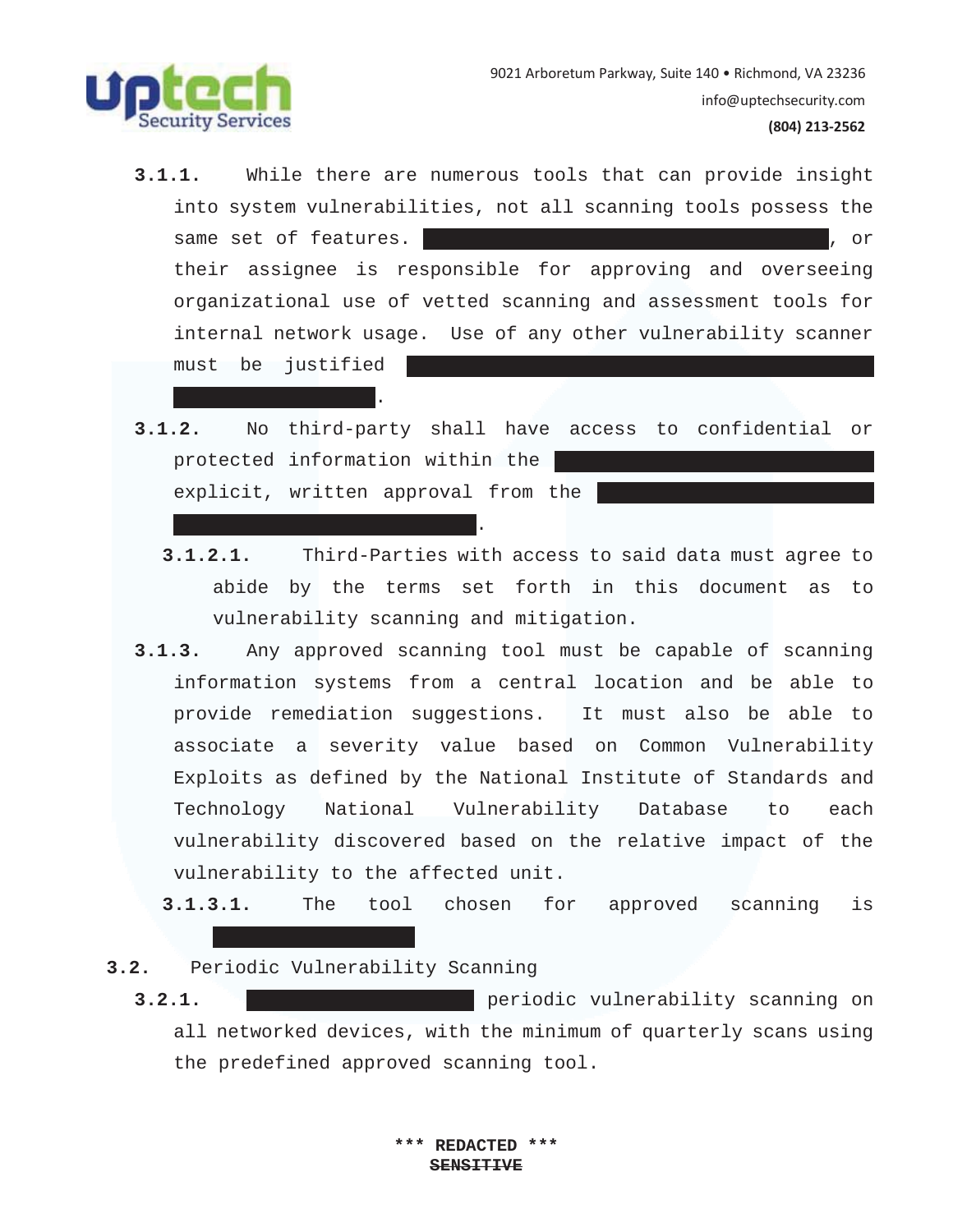

*Plan*.

- **3.2.2.** Monthly internal scans are required for any device which has or has had access to data deemed as restricted, confidential, or could release customer records, including, but not limited to, servers, backups, network infrastructure, virtual machines, and devices that must meet specific regulatory requirements.
- **3.2.3.** Scans will be conducted during hours appropriate to the needs of the business in efforts to minimize disruption to practical business functions.
- **3.2.4.** All data obtained through the scans is to be treated as internal, confidential records.
- **3.2.5.** System and network administrators must not make any temporary changes to networked computing devices for the sole purpose of passing an assessment. Any attempts to tamper with results will be referred to management for potential disciplinary action.
	- **3.2.5.1.** No devices connected to the network shall be specifically configured to block vulnerability scans from authorized scanning engines.
- **3.2.6.** Vulnerabilities on networked computing devices shall be mitigated and eliminated through proper analysis and repair methodologies as outlined in the
- **3.3.** New Information System Scanning and Hardening
	- **3.3.1.** No new information system shall be considered or added to a production environment until a full vulnerability assessment has been conducted and vulnerabilities mitigated.
	- **3.3.2.** When available, new information systems shall be validated using  $\blacksquare$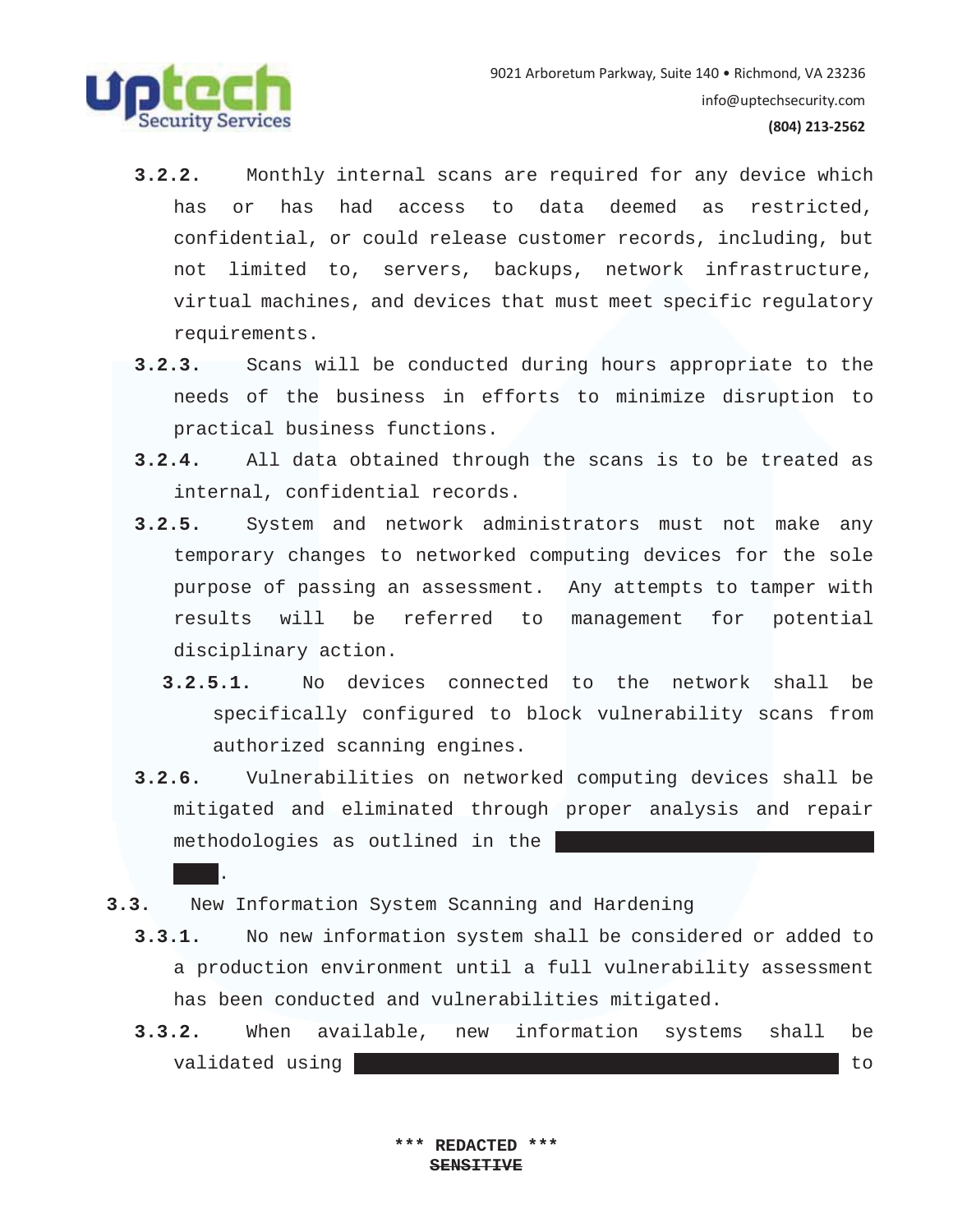

 $(804)$  213-2562

ensure that hardened security templates are applied to the system before being added to the production environment.

**3.3.3.** Vulnerability assessments will be conducted on new information systems at the completion of the operating system installation and patching, at the completion

, and at the completion of any vendor provided or in-house developed application.

**3.3.4.** At the completion of the aforementioned vulnerability assessment and hardening, all discovered vulnerabilities must be documented and remediated. Documents will be stored in a secure cloud-based repository which meets requirements under

| the |  |  |                       |  |
|-----|--|--|-----------------------|--|
|     |  |  |                       |  |
|     |  |  |                       |  |
|     |  |  |                       |  |
|     |  |  |                       |  |
|     |  |  | for future reference. |  |

## **4. EXTERNAL AUDIT AND TESTING**

- **4.1.** External audit of outward facing infrastructure is to be completed on a quarterly basis by a qualified individual or third party. Said audit would consist of standard vulnerability assessment, and may involve the use of tools outside the scope of the approved scanning tool with the condition of the reporting outlining vulnerabilities and associating a severity value based on Common Vulnerability Exploits as defined by the National Institute of Standards and Technology National Vulnerability Database to each vulnerability discovered based on the relative impact of the vulnerability to the affected unit.
- **4.2.** An annualized in-depth Penetration Test is to be conducted on all outward facing infrastructure, to ensure there were no

**\*\*\* REDACTED \*\*\* SENSITIVE**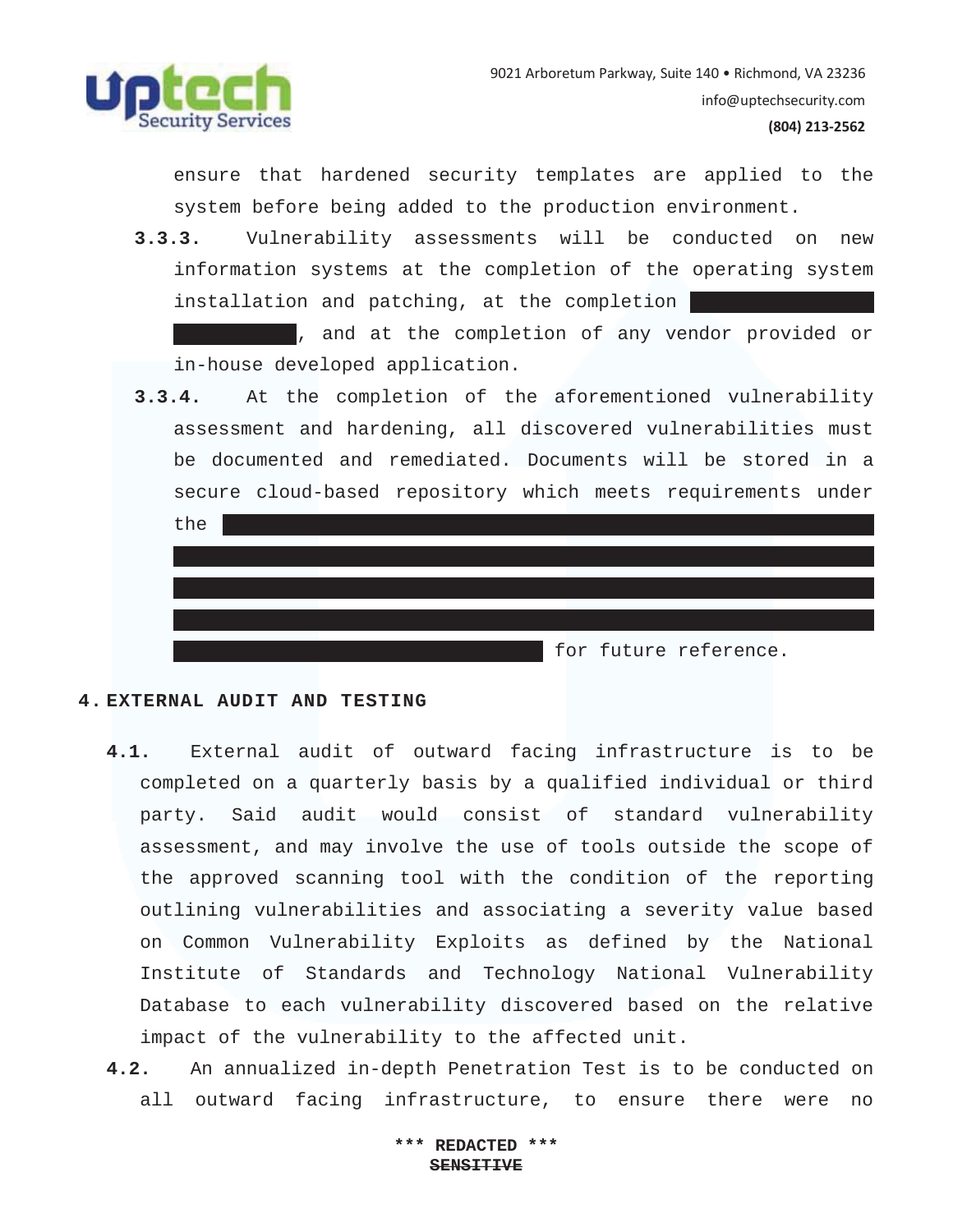

### $(804)$  213-2562

undetected vulnerabilities. Said test is to be conducted by a certified security professional to be validated as to qualification, certification, and background

- **4.3.** Findings from external audits or penetration testing are to be mitigated in a prompt fashion.
	- **4.3.1.** Vulnerability findings are to be documented and retained in a secure cloud-based repository which meets requirements under the  $D\leq \frac{1}{2}$  , the Health Insurance Portability and  $A\leq \frac{1}{2}$  , the Health Insurance  $A\leq \frac{1}{2}$  $\mathcal{H}_{\mathcal{A}}$  , the Financial Industry Regulatory  $\mathcal{H}_{\mathcal{A}}$  and  $\mathcal{H}_{\mathcal{A}}$  and  $\mathcal{H}_{\mathcal{A}}$ the Gramm-Leach-Bliley  $\mathcal{L}_\mathcal{A}$  and the Sarbanes-Oxley Act (GLBA), and the Sarbanes-Oxley Act (GLBA), and (SOX) under document type "*Threat Mitigation*" for future reference.
- 5. USE OF OUTSIDE CONTRACTORS

Technology Officer. The Contract of the Contract of the Contract of the Contract of the Contract of the Contract of

- **5.1.** Lead at its discretion utilize outside contractors to complete the required work, however, the tools used must, at minimum meet or exceed the capabilities of the approved tool.
	- **5.1.1.** Many tools utilized by outside contractors are not within the scope of this document due to variation, however, the final report must meet or exceed requirements set forth in section *3.1.3*.
- **5.2.** Any and all outside contractors must sign a formal nondisclosure agreement before work begins or before scope of work is discussed.
	- **5.2.1.** Validated digital signatures are considered acceptable as signatory methods.